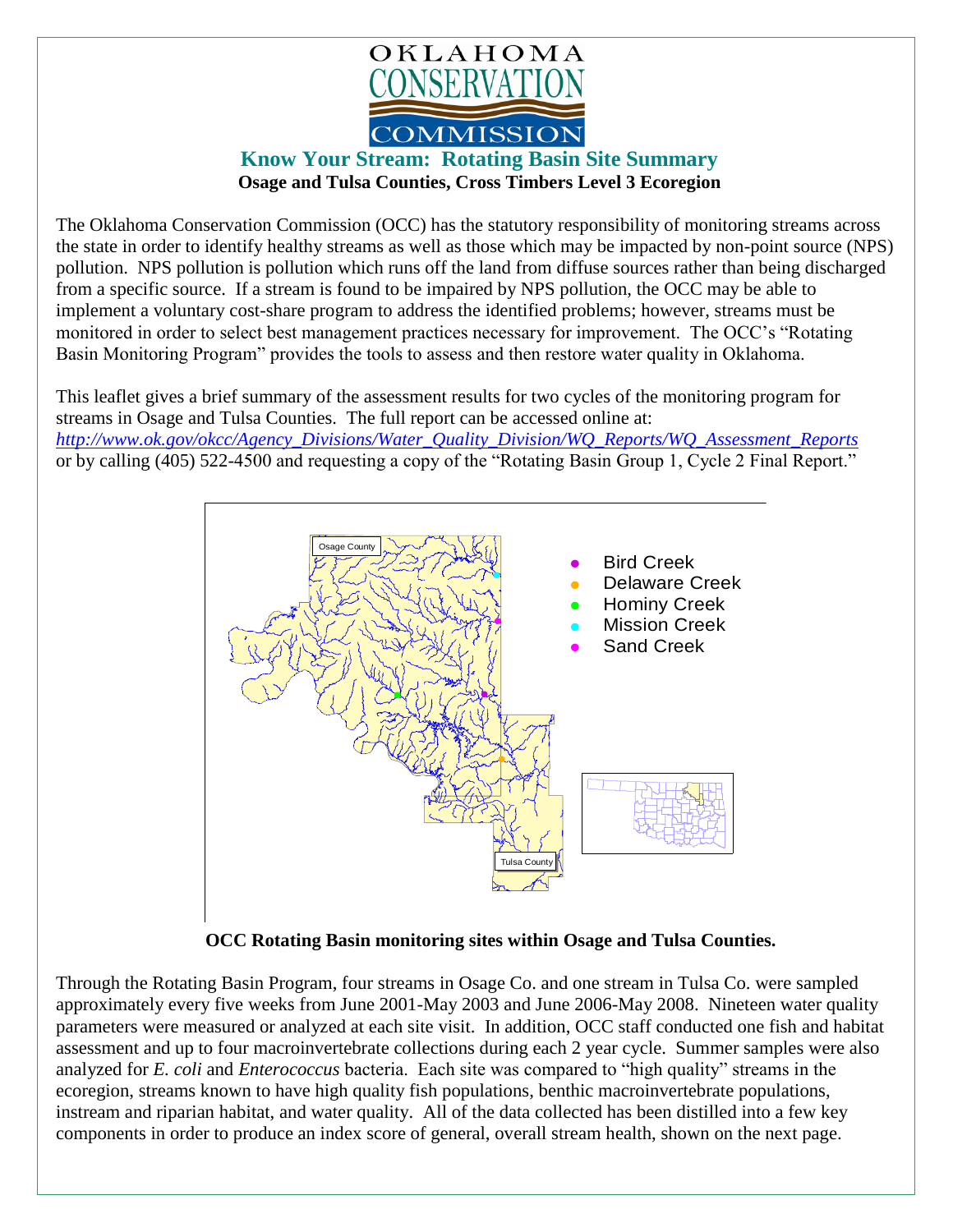**Summary of general stream health as determined by comparison to high quality streams in the Cross Timbers ecoregion and by assessment using Oklahoma State Water Quality Standards***†***.**

| moderate<br>good<br>poor                                   | <b>Good</b>                        |                   | <b>Moderate</b>                 |                                                   |                                |
|------------------------------------------------------------|------------------------------------|-------------------|---------------------------------|---------------------------------------------------|--------------------------------|
|                                                            | <b>Bird Creek</b>                  | <b>Sand Creek</b> | <b>Delaware</b><br><b>Creek</b> | <b>Hominy</b><br><b>Creek:</b><br><b>Upstream</b> | <b>Mission</b><br><b>Creek</b> |
| <b>Overall Stream Health</b>                               | 45                                 | 43                | 33                              | 35                                                | 31                             |
| Phosphorus                                                 | 5                                  | 5                 | 5                               | 5                                                 | 5                              |
| Nitrogen                                                   | 5                                  | 5                 | 5                               | 5                                                 | 5                              |
| Ammonia                                                    | 5                                  | 5                 | 5                               | 5                                                 | 5                              |
| Dissolved Oxygen                                           | 5                                  | 5                 | 5                               | 5                                                 | $-5$                           |
| pH                                                         | 5                                  | 5                 | 5                               | 5                                                 | $5\overline{)}$                |
| Turbidity                                                  | 5                                  | 5                 | 5                               | 5                                                 | 5                              |
| Salts (chloride, sulfate, TDS)                             | 5                                  | 5                 | $-5$                            | $-5$                                              | 5                              |
| Fish                                                       | 5                                  | 5                 | 5                               | 5                                                 | 5                              |
| Macroinvertebrates                                         | 5                                  | 3                 | 3                               | 5                                                 |                                |
| Instream/Riparian Habitat                                  | 5                                  | 5                 | 5                               | 5                                                 | 5                              |
| Bacteria                                                   | $-5$                               | $-5$              | $-5$                            | $-5$                                              | $-5$                           |
|                                                            | Scale of 1-5 with 5 being the best |                   |                                 |                                                   |                                |
| KEY:<br>1=significantly different than high quality sites; |                                    |                   |                                 |                                                   |                                |
| 3=not as good as high quality sites but not impaired       |                                    |                   |                                 |                                                   |                                |
| 5=equal to or better than high quality sites in the area   |                                    |                   |                                 |                                                   |                                |

-5=Impaired by state standards

## **Note: Most streams in Oklahoma are impaired by at least one type of bacteria.**

**Bird Creek (OK121300-02-0010C):** This stream is not impaired and is comparable to high quality sites in the ecoregion for all parameters except bacteria.

**Sand Creek (OK121400-04-0010F):** This stream is comparable to high quality sites in the ecoregion for all parameters except the macroinvertebrate community, which was slightly impaired.

**Delaware Creek (OK121300-01-0150H):** This stream is listed as impaired by state standards for salts. It is comparable to high quality streams in the ecoregion for all other parameters except the macroinvertebrate community which was slightly impaired.

**Hominy Creek: Upstream (OK121300-04-0280G):** This stream is listed as impaired by state standards for salts. It is comparable to high quality streams for all other parameters.

**Mission Creek (OK121400-02-0190B):** This stream is impaired by state standards for low dissolved oxygen. All other values are good with the exception of the macroinvertebrate community, which was significantly impaired.

*† The use of Oklahoma Water Quality Standards to assess streams and the 2008 results are described in the DEQ's 2008 Integrated Report, accessible online at: http://www.deq.state.ok.us/wqdnew/305b\_303d/2008\_integrated\_report\_entire\_document.pdf*